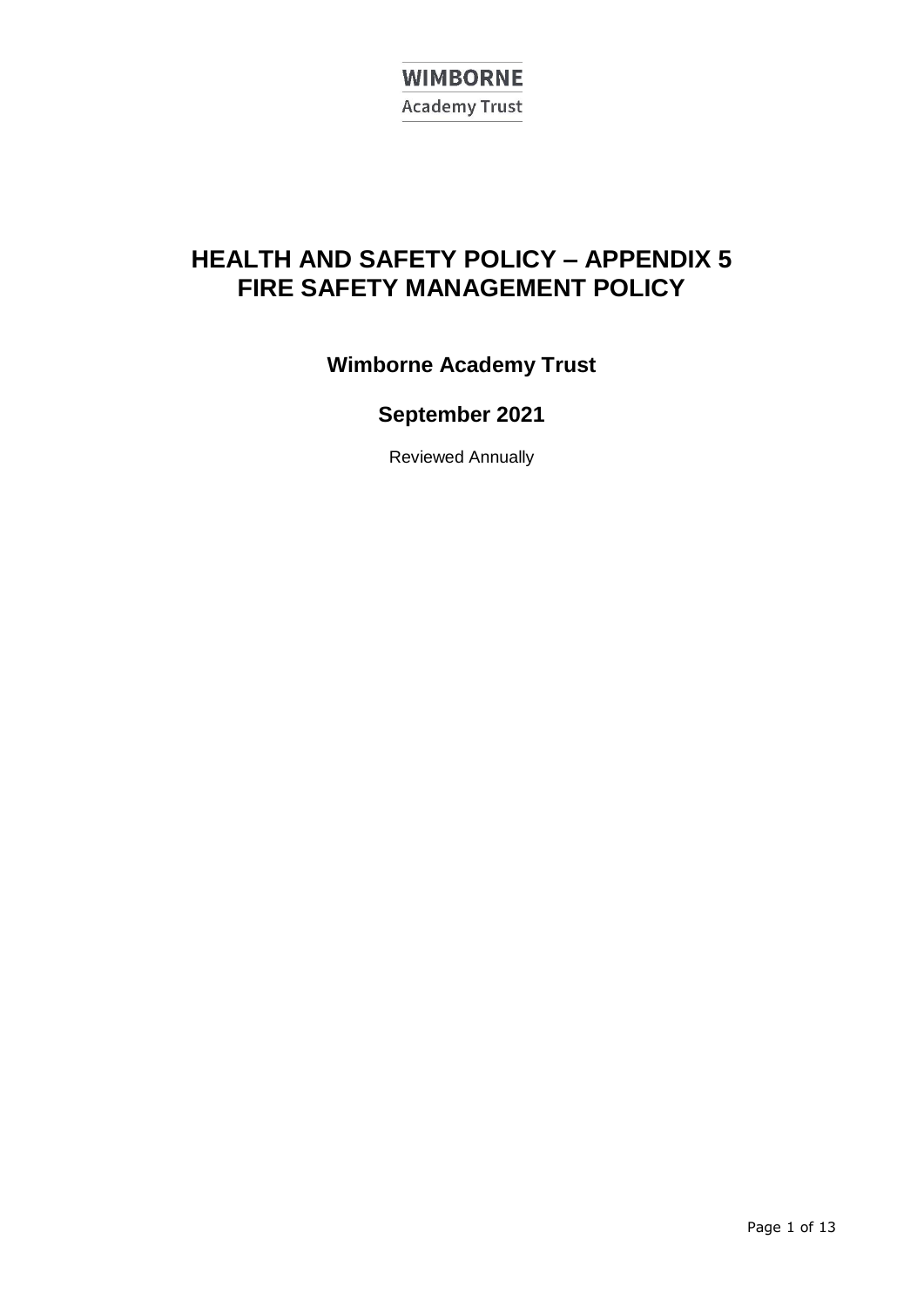**Academy Trust** 

### <span id="page-1-0"></span>**1. Statement of Intent**

The Trust's primary focus is for the safety of its students, employees and visitors, to that end the fire safety management of the Trust's school is based around "life safety". To achieve this, the Trust's schools will ensure:

- Appropriate advice, competence and resources are provided to carry out the preventive andprotective measures required by the Regulatory Reform (Fire Safety) Order.
- A suitable and sufficient fire risk assessment is completed annually or when significant changes occur.
- A management framework is in place to support the Headteacher to act as Responsible Person.
- Appropriate information, instruction and training is provided to all staff and to people who may be affected by the school activities.
- The school environment is safe and promotes fire prevention.

The Trust as the employer is held by strict liability under the Regulatory Reform (Fire Safety) Order where the premises are under their control.

In practice responsibility for fire safety is delegated to the Headteacher of each school.

The Headteacher is the recognised responsible person for their school and may delegate defined duties to staff.

The policy applies to all relevant school activities and is written in compliance with all current UK health and safety legislation.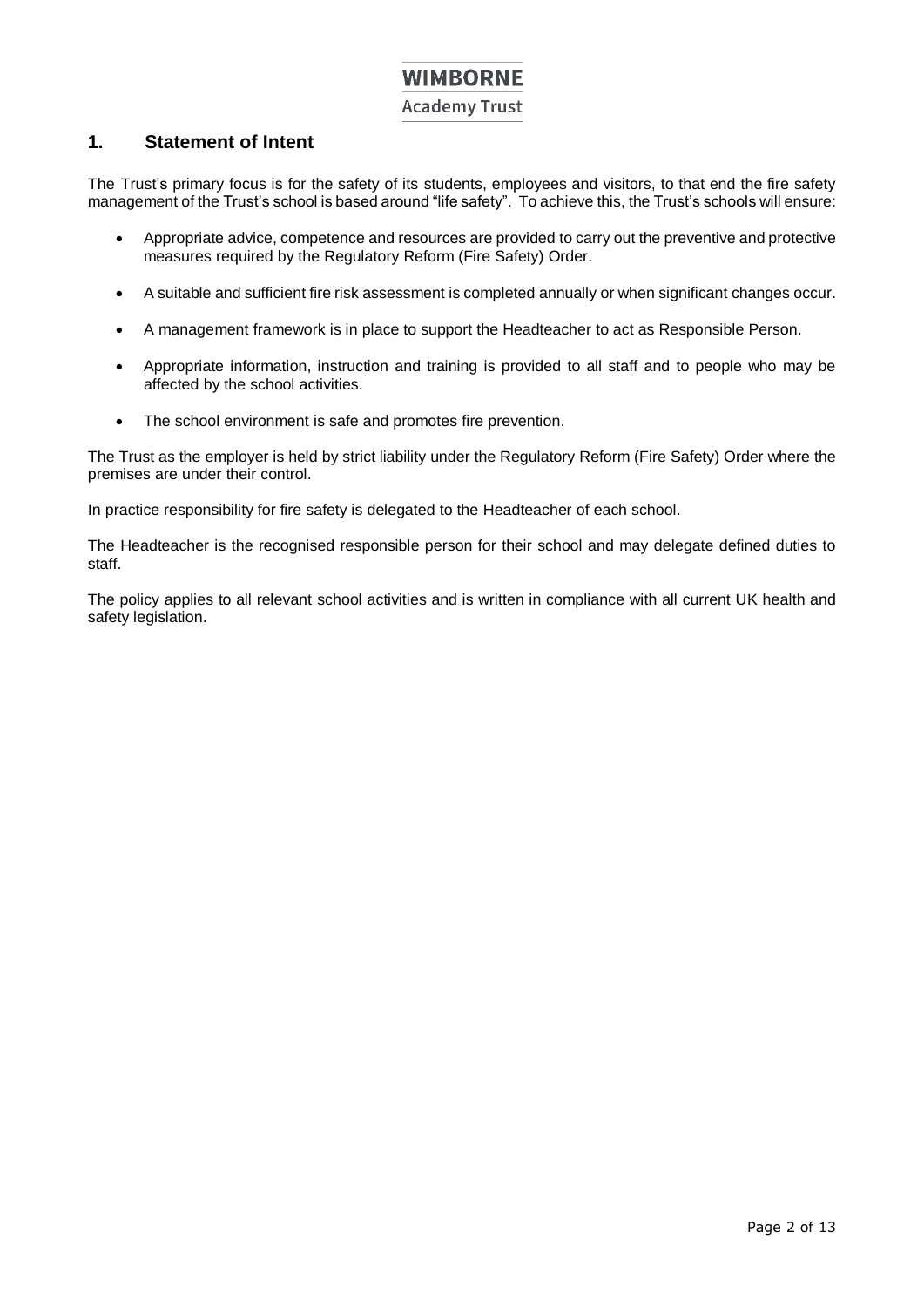# **Academy Trust**

| <b>CONTENTS</b> |     |                           |  |
|-----------------|-----|---------------------------|--|
|                 |     |                           |  |
|                 | 2.1 |                           |  |
|                 | 2.2 |                           |  |
|                 | 2.3 |                           |  |
|                 | 2.4 |                           |  |
|                 | 2.5 |                           |  |
|                 | 2.6 |                           |  |
|                 | 2.7 |                           |  |
|                 | 2.8 |                           |  |
|                 |     |                           |  |
|                 | 3.1 |                           |  |
|                 |     | 22 Diopping<br>$\epsilon$ |  |

| 2.3 |  |  |  |
|-----|--|--|--|
| 2.4 |  |  |  |
| 2.5 |  |  |  |
| 2.6 |  |  |  |
| 2.7 |  |  |  |
| 2.8 |  |  |  |
|     |  |  |  |
| 3.1 |  |  |  |
| 3.2 |  |  |  |
| 3.3 |  |  |  |
| 3.4 |  |  |  |
|     |  |  |  |
|     |  |  |  |
|     |  |  |  |
|     |  |  |  |
|     |  |  |  |
|     |  |  |  |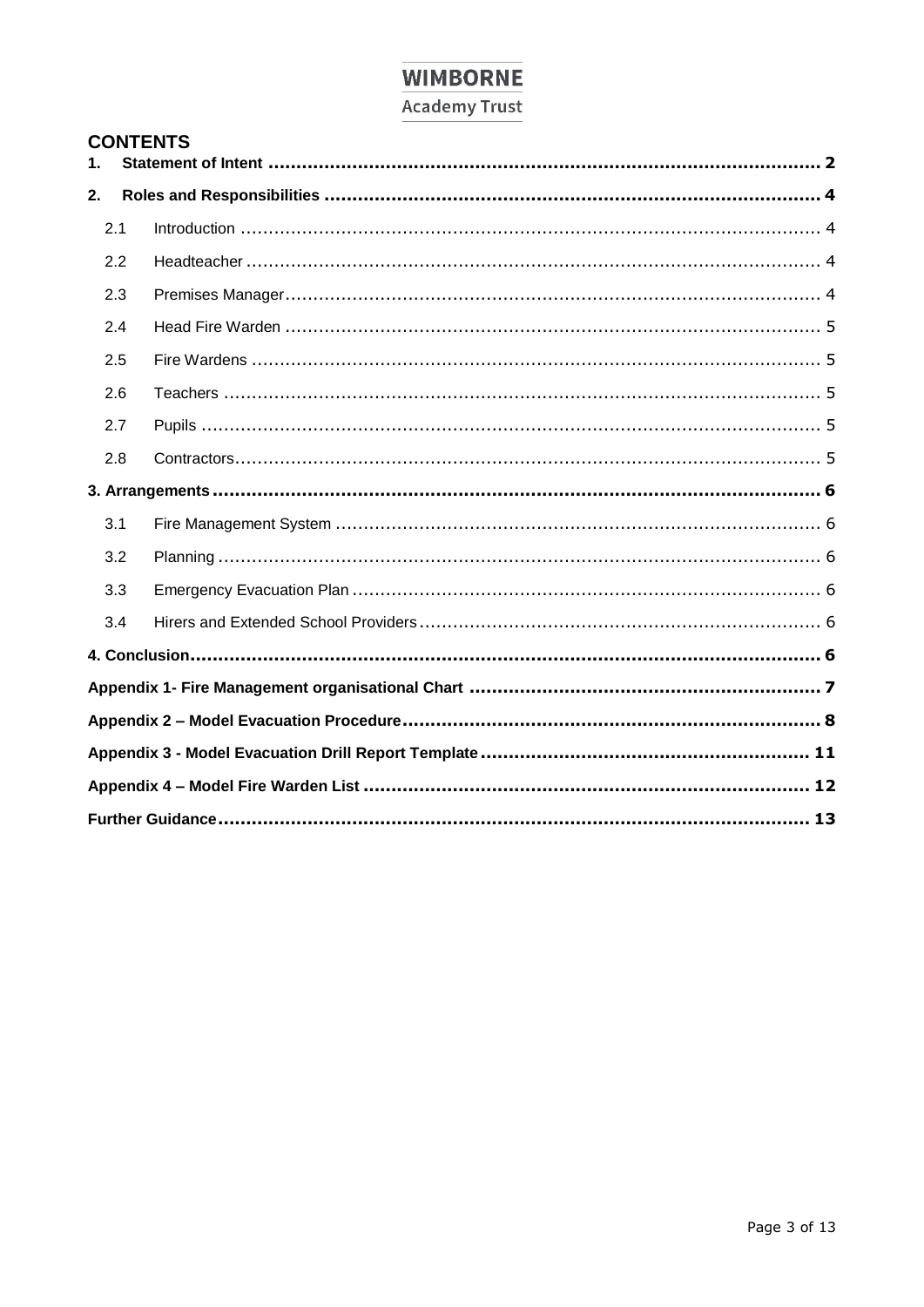**Academy Trust** 

### <span id="page-3-0"></span>**2. Roles and Responsibilities**

### <span id="page-3-1"></span>**2.1 Introduction**

2.1.1 The operation of the policy and the designation of roles will be specific to the circumstances of each school and will be determined by the Headteacher. A person may hold more than one role.

### <span id="page-3-2"></span>**2.2 Headteacher**

- 2.2.1. The Headteacher will ensure that legislative requirements are met; and that testing, maintenance or repairs are initiated as required and are supported by the necessary, sufficient and appropriate resources.
- 2.2.2. The Headteacher is responsible for ensuring:
	- a) The school has a fire safety management policy and that such a policy is reviewed annually
	- b) That a Fire Risk Assessment is completed and reviewed annually by a competent person
	- c) Staff are notified of the significant findings of the fire risk assessment
	- d) Recommended actions derived from the fire risk assessment are completed
	- e) The maintenance/testing of all firefighting systems and equipment are completed and recorded in the fire safety logbook
	- f) That the school emergency plan and evacuation procedures are regularly reviewed
	- g) All pupils, employees, visitors and others who use the building are made aware of the fire safety precautions and the fire evacuation procedures
	- h) The provision of fire awareness training to all staff
	- i) The provision of fire warden training for designated staff
	- j) That an emergency fire drill is undertaken every term
	- k) The preparation of specific personal emergency evacuation plans (PEEPs) for staff and/or pupils with special needs and/or disability
	- l) The provision of suitable fire safety systems e.g. fire alarm, automatic detection and emergency lighting
	- m) The provision of suitable fire safety equipment such as fire doors, fire signs and fire fighting equipment
	- n) Any fire prevention officer's recommendations and or enforcement notices are complied with
	- o) In instances where contractors create hazardous conditions and refuse to eliminate them or take action to make them safe, the Headteacher will take such actions as are necessary to protect the safety of school staff, students and visitors
	- p) All hirers and contracted users of the premises receive written details of the fire procedure as part of the hire arrangements.

### <span id="page-3-3"></span>**2.3 Premises Manager**

- 2.3.1. The designated Premises Manager is responsible for:
	- a) The formal maintenance and regular testing of the fire alarm system
	- b) The formal maintenance and regular testing of the emergency lighting
	- c) The maintenance and inspection of the fire fighting equipment
	- d) The maintenance of exit/escape routes and signage
	- e) The completion and upkeep of the Trust's school fire safety logbook
	- f) Supervision of contractors undertaking work within the premises, including hot work
	- $g$ ) Ensuring that fire compartmentation is sound and that any fire engineering solutions are suitably maintained
	- h) Reporting any hazards (which cannot be dealt with) to the Headteacher
	- i) Ensuring that access can be gained at all times to the electric and gas shut off devices
	- j) Ensuring that fire critical plant such as gas boilers are annually serviced in line with the Trust's school's planned preventative maintenance regime
	- k) Ensuring that electrical equipment is suitably maintained and that fixed electrical wiring is inspected at least every five years in line with the planned preventative maintenance regime
	- l) Ensuring that firefighter equipment is maintained and accessible, e.g. fire hydrants and dry risers.
	- m)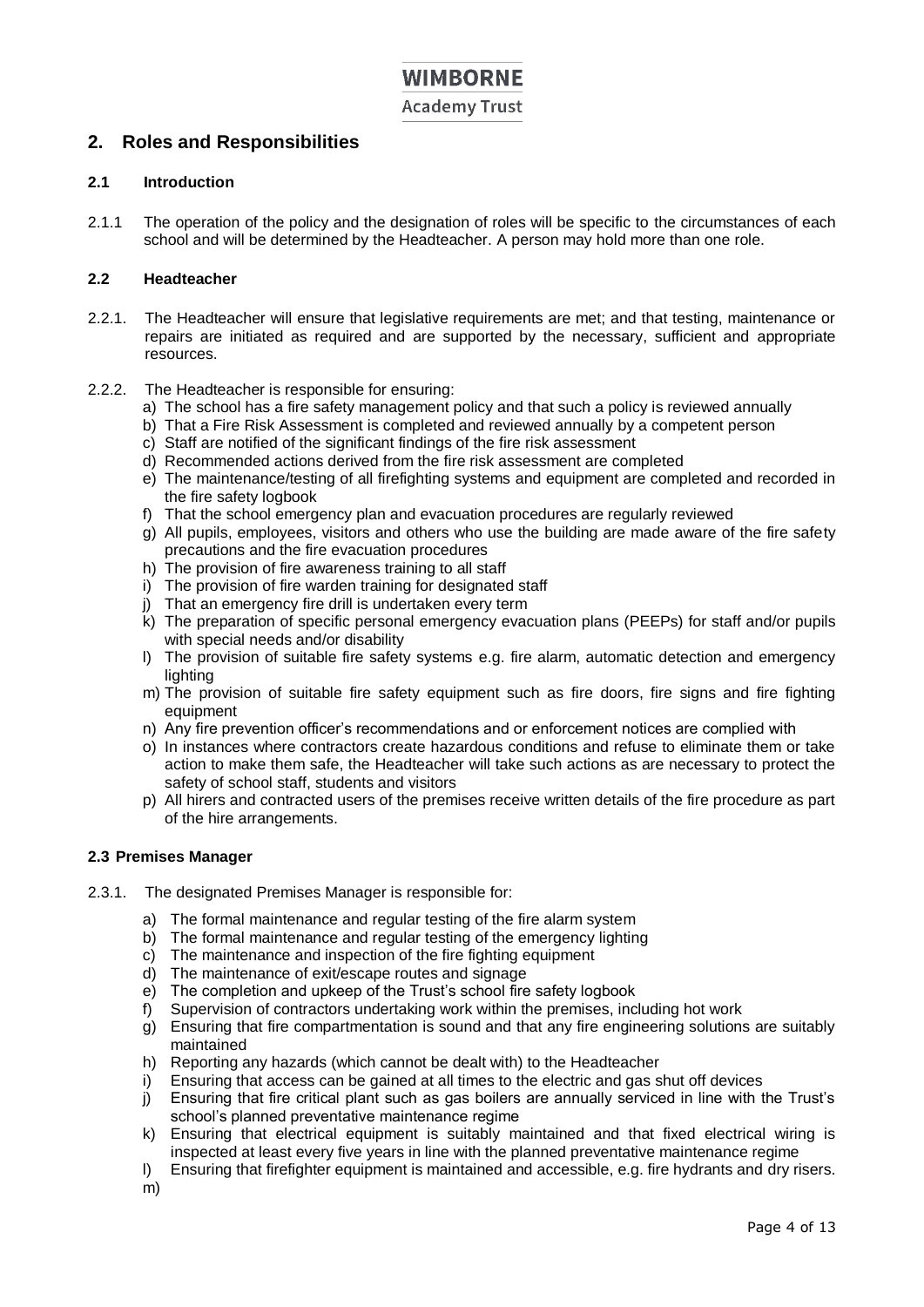**Academy Trust** 

### <span id="page-4-0"></span>**2.4 Head Fire Warden**

- 2.4.1 The designated Head Fire Warden is responsible for:
	- a) Collecting all of the area and classroom information from Teachers and Fire Wardens
	- b) Controlling the assembly point
	- c) Ensuring that fire and rescue service access gates are opened
	- d) During a practice, noting escape times and general observations for improvement
	- e) Liaising with the fire and rescue service to ensure that all relevant information is communicated effectively
	- f) Providing the fire and rescue service with a detailed plan of the building
	- g) Ensuring that no one re-enters the building until deemed safe to do so by the fire and rescue service
	- h) Implementing the evacuation plan if required.

### <span id="page-4-1"></span>**2.5 Fire Wardens**

- 2.5.1 The Fire Wardens are responsible for:
	- a) Ensuring that their designated areas are clear before leaving the building
	- b) Closing all fire doors (not on automatic closers) before leaving their area
	- c) Taking an active day to day role in fire prevention and hazard spotting
	- d) Reporting fire safety issues such as missing fire extinguishers
	- e) Ensuring that fire escape routes/stairs and fire exits are not blocked
	- f) Reporting any hazards (which cannot be dealt with) to the Premises Manager
	- g) Reporting to the Head fire warden at the assembly point to notify them of the occupancy status of their area
	- h) Assisting the head fire warden in securing the building and ensuring that no one re-enters the premises until it is deemed safe to do so by the fire and rescue service.

### <span id="page-4-2"></span>**2.6 Teachers**

- 2.6.1 Teachers are responsible for:
	- a) Acting as fire wardens when evacuating their class
	- b) Ensuring that their particular classrooms are kept free of hazards which may block escape routes
	- c) Ensuring that all electrical equipment used within the classroom have been suitably maintained
	- d) Reporting any hazards (which cannot be dealt with) to the Premises Manager
	- e) Ensuring that new pupils are suitably trained in evacuation procedures
	- f) Ensuring that pupils who attend class with a prohibitive injury are assessed and that a personal emergency evacuation plan (PEEP) is put in place
	- g) Following the school evacuation procedures
	- h) Controlling their class at the assembly point, ensuring that no pupil re-enters the building until the head fire warden announces that the school is safe or leaves the school premises
	- i) Taking part in any fire safety training provided by the school.

### <span id="page-4-3"></span>**2.7 Pupils**

- 2.7.1 Pupils, in accordance with their age and aptitude, are expected to:
	- a) Exercise personal responsibility for the safety of themselves and others
	- b) Observe all the safety rules of the school and in particular the instructions given in an emergency
	- c) Use and not wilfully misuse, neglect or interfere with equipment provided for their safety.

### <span id="page-4-4"></span>**2.8 Contractors**

- 2.8.1 Contractors are responsible for:
	- a) Identify and control any risks arising from their activities and inform the Headteacher of any risks that may affect the school staff, students and visitors
	- b) Comply with the fire safety management policy and emergency procedures at all times
	- c) Liaise with the premises management team and ensure any faults are reported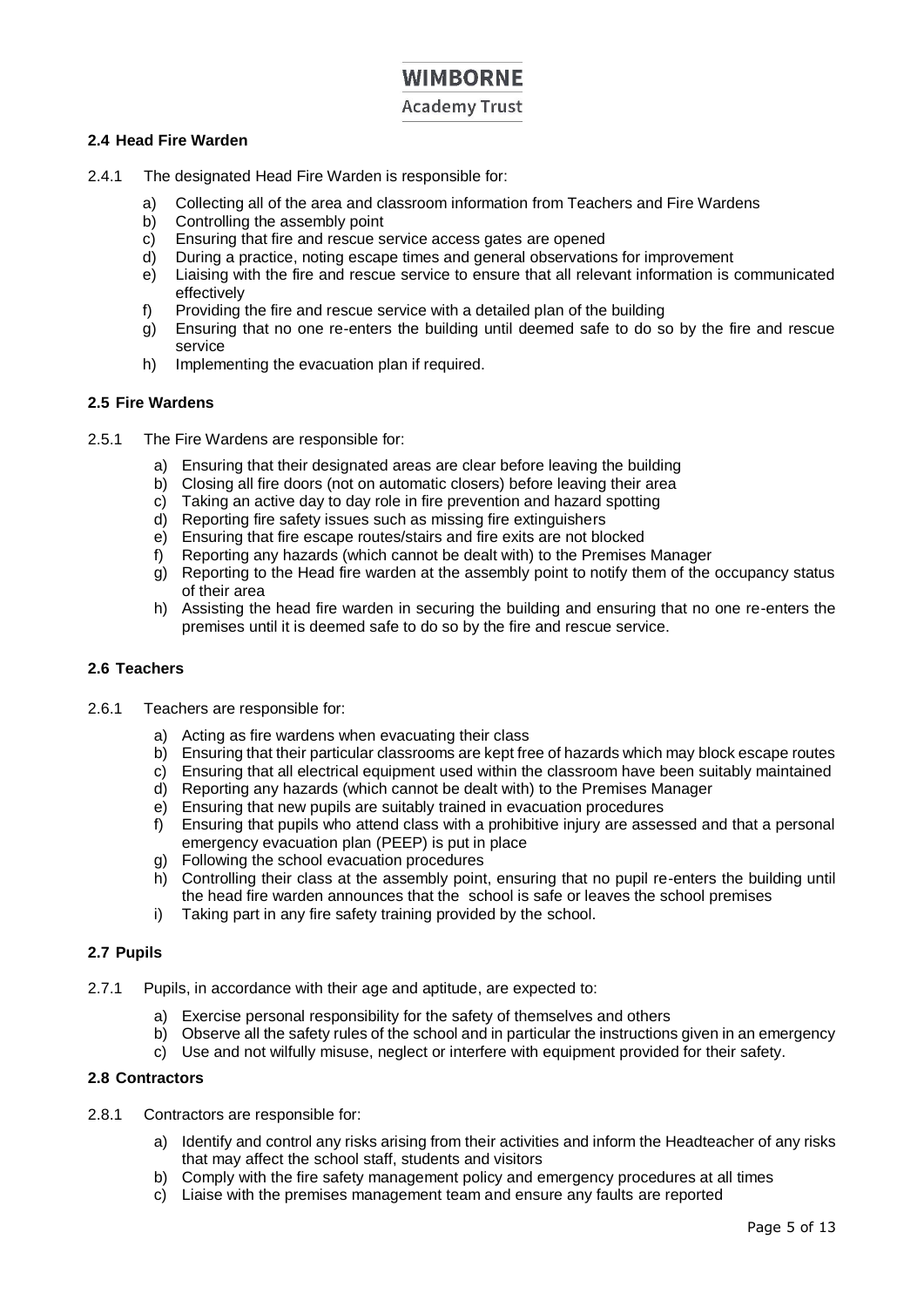**Academy Trust** 

### <span id="page-5-0"></span>**3. Arrangements**

### <span id="page-5-1"></span>**3.1 Fire Management System**

- 3.1.1. A fire risk assessment is to be carried out for each school. This is to be reviewed annually or when there is a significant change.
- 3.1.2. In addition, it is expected that each school will put in place a management system to deal with fire safety and prevention.
- 3.2.1. There is a clear fire management system in place to ensure that the school suitably manages the fire risk. The system seeks to anticipate and proactively identify the impact of any proposed changes.
- 3.2.2. The staffing level provided is specifically appropriate to the fire safety requirements of the school. It includes sufficient trained personnel to ensure that all occupants are assisted or supported, to make their way out of the building effectively in an emergency.
- 3.2.3. The training ensures that there are sufficient numbers of staff trained in all aspects of fire prevention, fire protection and evacuation procedures and able to use the appropriate extinguishing equipment (and media), to provide full coverage of the building, with provision for contingencies, sickness or holiday absences.

### <span id="page-5-2"></span>**3.2 Planning**

3.2.1 The implementation of corrective actions is ongoing following each risk assessment review with priority given to the highest risks. Where budget restraints delay implementation, risk management strategies will be put in place to reduce the risk.

### <span id="page-5-3"></span>**3.3 Emergency Evacuation Plan**

- 3.3.1. Each school will ensure a suitable emergency evacuation procedure is prepared and made available to all staff.
- 3.3.2. The Headteacher will ensure the preparation of specific personal emergency evacuation plans (PEEPs) for staff and/or pupils with special needs and/or disability.
- 3.3.3. The Headteacher will ensure emergency evacuation equipment is available and suitable for the user. All staff required to assist the evacuation of staff and/or pupils with special needs and/or disability are suitably trained in the use of equipment.
- 3.3.4. The school will ensure evacuation drills are completed on a termly basis and records maintained within the fire safety logbook.
- 3.3.5. Following the completion of the evacuation drill, the Head Fire Warden will complete an evacuation drill report.

### <span id="page-5-4"></span>**3.4 Hirers and Extended School Providers**

3.4.1 All hirers and contracted users of the premises will receive written details of the fire procedure as part of the hire arrangements. Hirers of the building are required to adhere to the fire procedures at all times and take such measures as are necessary to ensure the safety of those persons for whom they have responsibility.

### <span id="page-5-5"></span>**4. Conclusion**

4.1 The fire safety management policy reflects the Trust's serious intent to accept its responsibilities in all matters relating to fire safety. The clear lines of responsibility and organisation describe the arrangements which are in place to implement all aspects of this policy.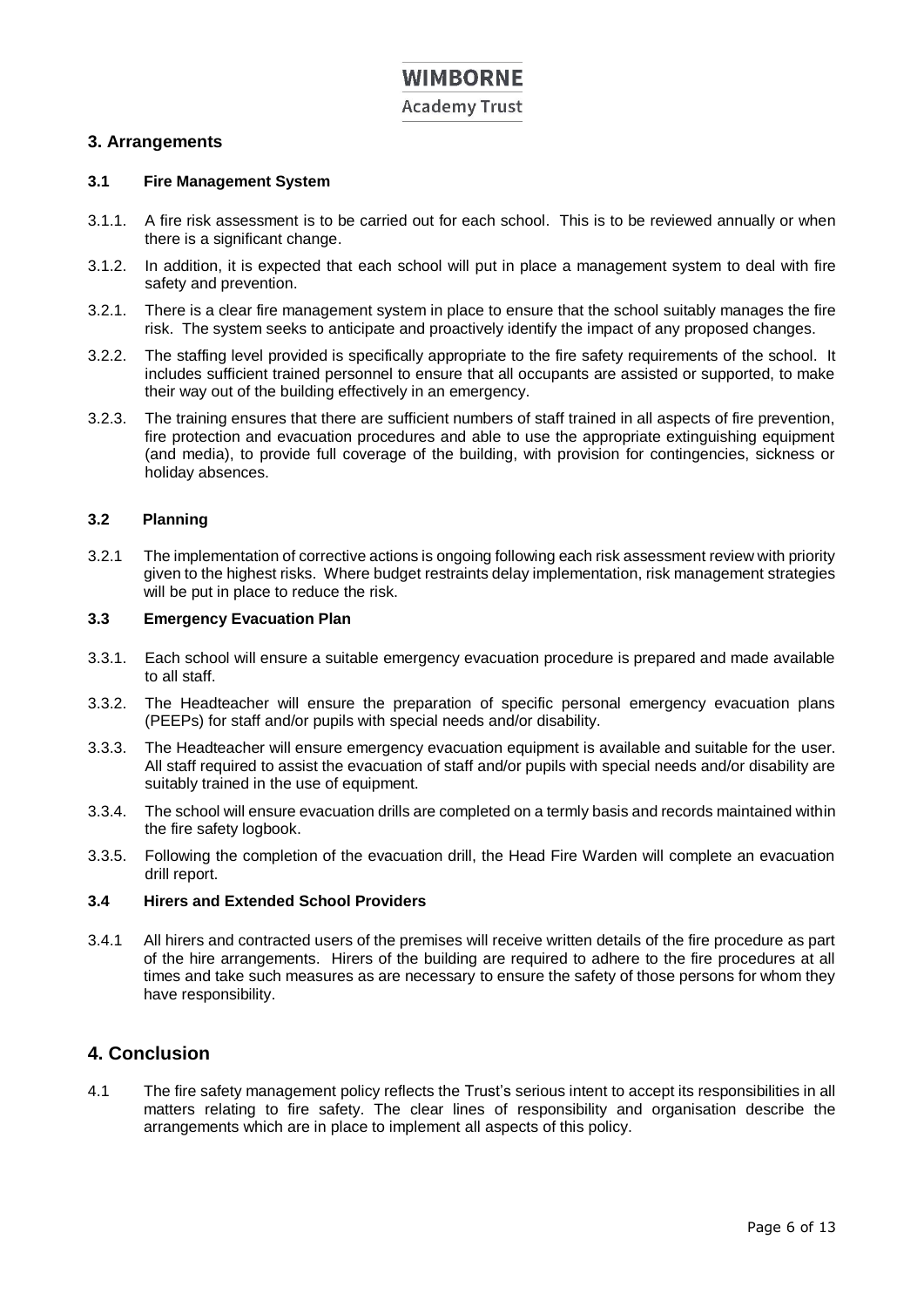<span id="page-6-0"></span>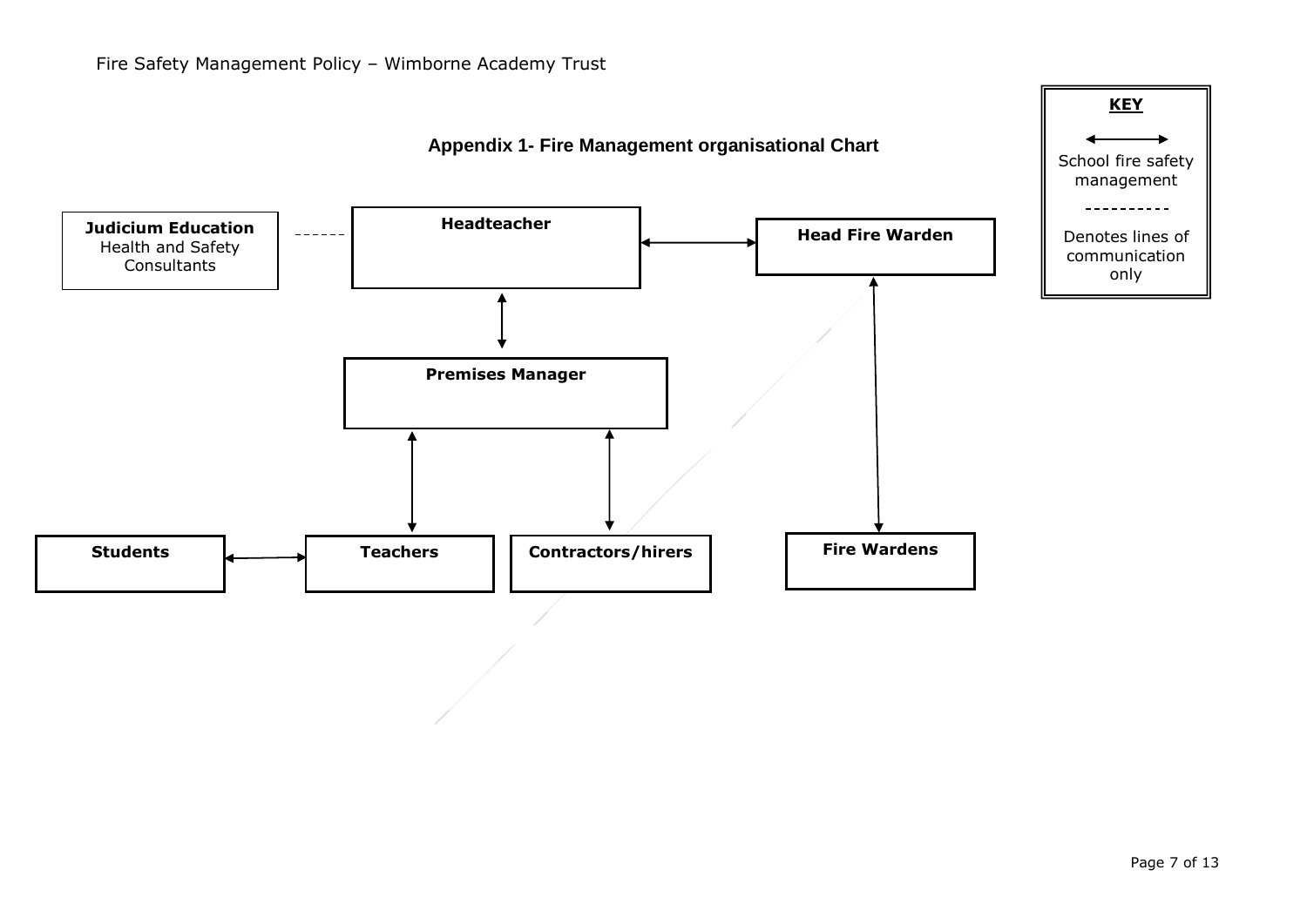

### <span id="page-7-0"></span>**Appendix 2 – Model Evacuation Procedure**

*To be tailored for each school or use other format as determined by headteacher*

| <b>Emergency Evacuation Plan Judicium Academy Trust</b> |                        |  |  |  |  |
|---------------------------------------------------------|------------------------|--|--|--|--|
|                                                         |                        |  |  |  |  |
| <b>Academy address and</b>                              | Judicium Academy Trust |  |  |  |  |
| contact number                                          | 72 Cannon Street       |  |  |  |  |
|                                                         | London                 |  |  |  |  |
|                                                         | EC4N 6AE               |  |  |  |  |
|                                                         | England                |  |  |  |  |
|                                                         | T: 020 7336 8403       |  |  |  |  |
|                                                         |                        |  |  |  |  |
|                                                         |                        |  |  |  |  |
| <b>Plan date</b>                                        | 01/01/2022             |  |  |  |  |
| <b>Review date</b>                                      | 01/01/2023             |  |  |  |  |

### **Fire Alarm Information**

*The fire alarm panel is an addressable system located to the reception. Automatic detection is located to;*

- *Classrooms*
- *Escape routes*
- *School kitchen*
- *Staffroom*
- *Main plant room*

*The alarm sound is a continuous warning siren.*

### **Raising the alarm**

*On discovering a fire, the alarm will be raised by activating the nearest call point.*

### **Action to take on hearing the alarm**

*The following actions will be taken upon the fire alarm being sounded/raised:* 

- *The Headteacher will take charge and lead in the fire evacuation. In the event of the Headteacher absent, the School Business Manager will take the lead.*
- *The Headteacher will dial 999 and request attendance by the Fire Service and give their name, name of the building, building address (as detailed above), contact number and details of fire*
- *Reception staff will pick up visitors signing in book and Evacuation Report from the reception desk*
- *Teaching staff will begin evacuation of the students – ensuring this is done in a calm and orderly manner providing assistance to those needing additional help in evacuating*
- *Separate 'Personal emergency evacuation plans (PEEPs)' are in place for staff and students with additional needs*
- *Fire wardens to sweep the areas of their responsibility to ensure all areas are clear if safe to do so and ensure all doors are closed on the way out*
- *If safe to do, electrical mains and gas supplies should be switched off before leaving the building. The location of these are detailed below*
- *The Headteacher will ensure nobody re-enters the building until confirmed safe to do so by the Fire Service*
- *Meet at assembly point (playing field) and check all persons are account for. Roll call will be carried out by the Headteacher.*
- *The Headteacher will liaise with Fire Service*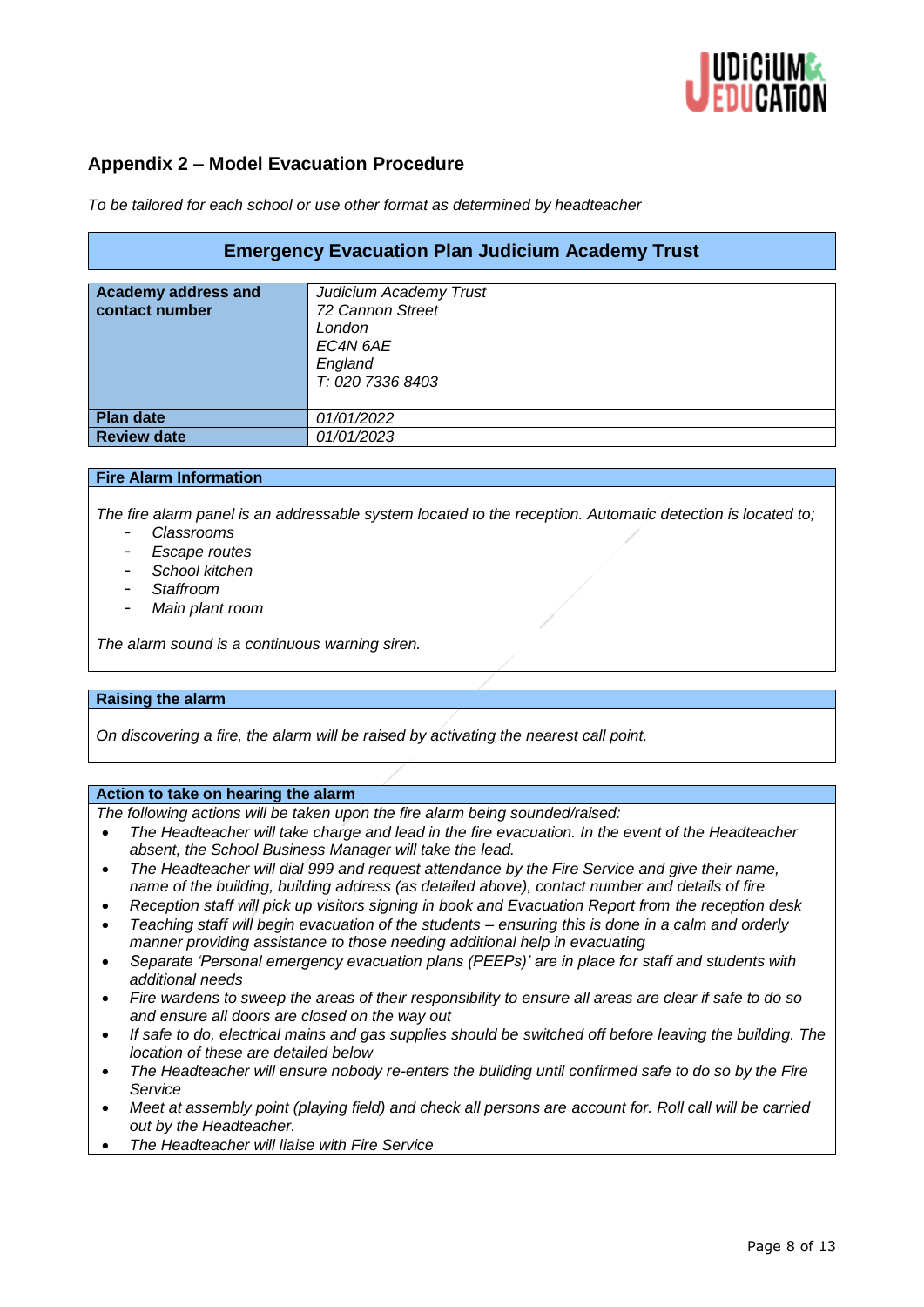

### **Disabled and temporarily inured persons**

*Any students or members of staff with a disability will have a Personal Emergency Evacuation Plan which sets out how they will be evacuated in an emergency situation. If our visitors have a disability, we will discuss evacuation with them on arrival.* 

### **School pets and PAT-Dog**

*Teaching assistants are responsible for ensuring the safe evacuation of pets located within classrooms. Carry cases are located to large and heavy cages for ease of evacuation.* 

*PAT-Dog is the responsibility of the owner. The owner MUST ensure the PAT-Dog is put on their lead and evacuated via the nearest. The PAT-Dog and their owner will remain at the assembly point.*

**Escape routes**

*The escape routes from the building are:* 

- *1. Main entrance*
- *2. Hall*
- *3. Corridor 1*
- *4. Corridor 2*
- *5. Corridor 3*

*Means of escape plans have also been attached.* 

#### **Fire assembly point**

*The assembly point is: Playing field*

### **Fighting fires – Extinguisher use**

*Fire extinguishers will only be used where: Staff have received training and feel confident in their use Where it is deemed safe to do so, e.g. there is a clear means of escape, fire is small*

**Personal safety always takes priority and, if, in any doubt, staff should not attempt to extinguish a fire**

**Location of key safety hazards or other fire-related equipment**

- *Gas supply shut off: Gas intake*
- *Mains fuse box: Electrical intake*
- *Location of fire alarm panel: Reception*

### **Variations to plan**

### *Out of house arrangement:*

*Upon hearing the fire alarm, evacuate via the nearest exit and make your way to the assembly point. Dial 999 for the fire brigade. Do not make your way back into the building or collect personal belongings.* 

### *School events*

*Should an evacuation be needed during other times (after Trust's school clubs, evening events, weekend events etc.) The adults in charge of the activity are responsible for evacuating participants safety, and the fire service is called. The fire brigade MUST be made aware of any missing persons.*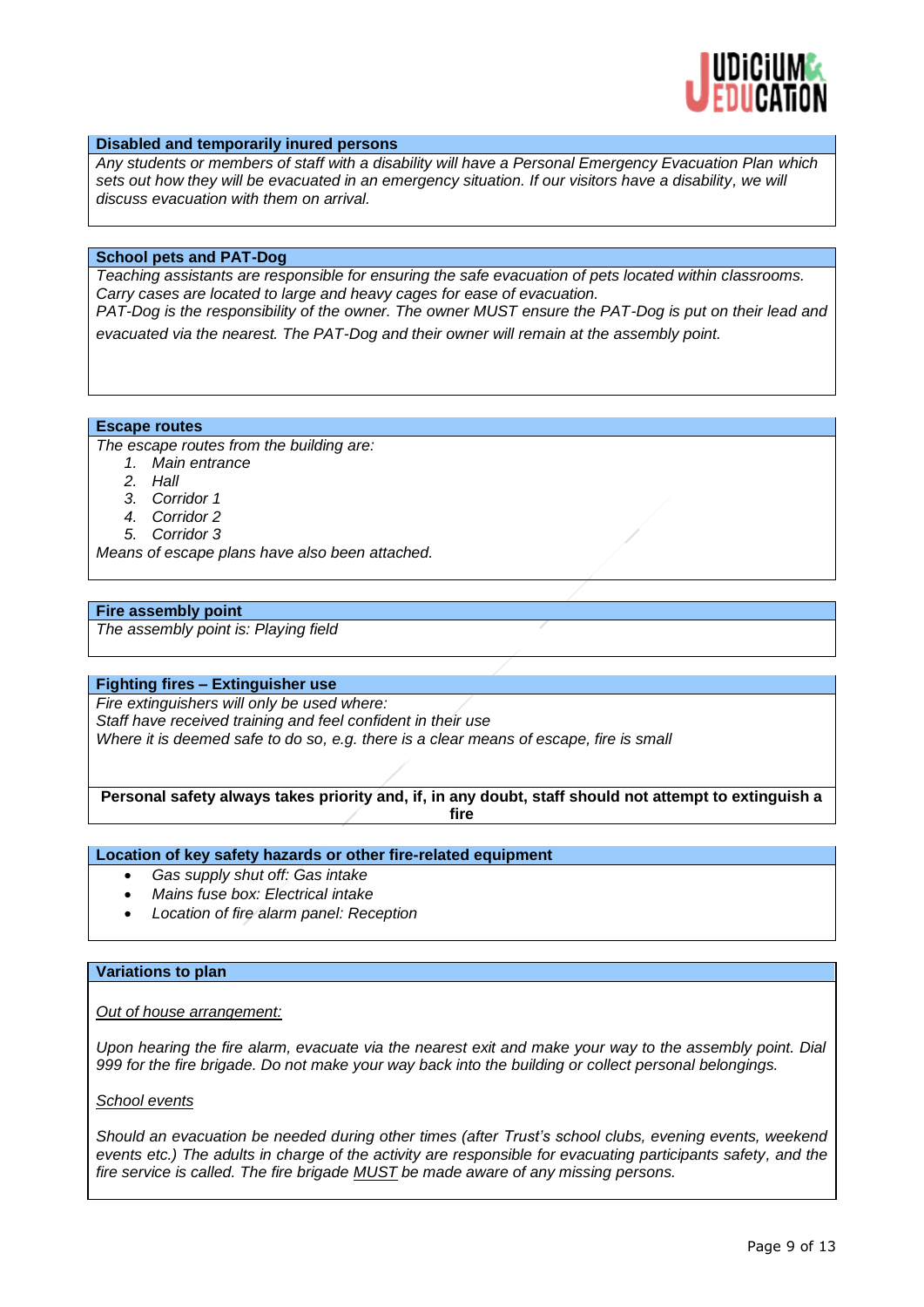

### **Hires of the building**

*If the premises are being used by an external body out of hours, it will be the responsibility of the person in charge to maintain all roles in ensuring participants are evacuated safely, and the fire service is called.* 

*Evacuation procedures are made clear to the external body at the time of booking. A copy of the evacuation plan is also provided.*

#### **Back up arrangements**

*In the event the fire alarm system is no-operational in any way, all staff will be made aware and back up arrangement implemented. A handbell is held at the reception and will be used to inform staff of evacuation. The person locating the fire will get a message to the reception so that the handbell can be rung continuously throughout the premises (if safe to do so). All staff will ensure they inform staff/students as they evacuate the buildings.*

*Alternative arrangements will be made to cover staff absences/ leave etc. to ensure there are always a sufficient number of trained staff available on site*

| <b>Responsibilities</b>                                          |                               |  |  |
|------------------------------------------------------------------|-------------------------------|--|--|
| Review emergency procedures:                                     | Headteacher                   |  |  |
| For ensuring adequate staff are on duty to carry out the         | Headteacher/Premises Manager/ |  |  |
| evacuation plan                                                  | <b>Business Manager</b>       |  |  |
| For training staff on the evacuation plan and in their roles and | Headteacher/Premises Manager/ |  |  |
| responsibilities                                                 | <b>Business Manager</b>       |  |  |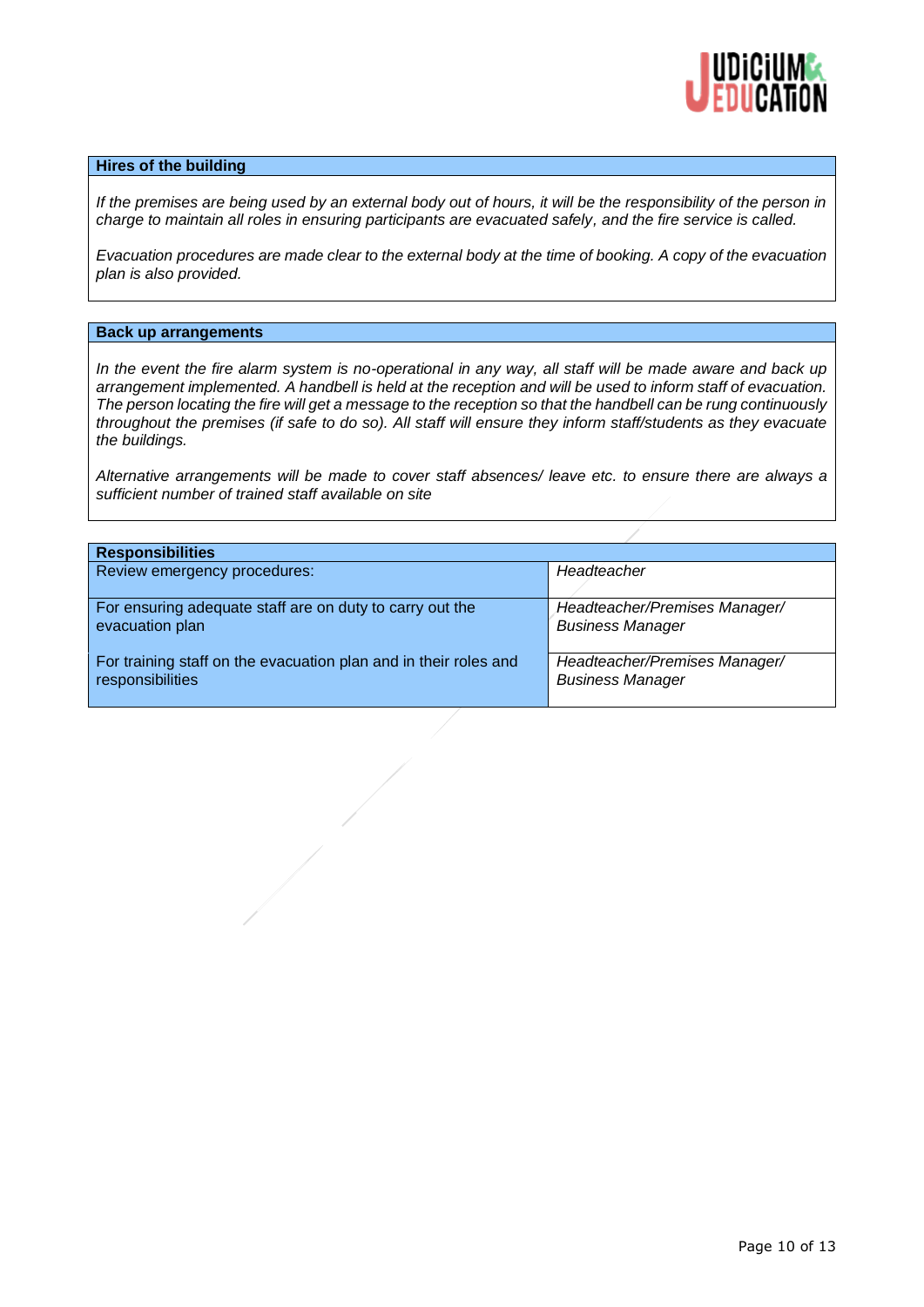

## <span id="page-10-0"></span>**Appendix 3 - Model Evacuation Drill Report Template**

(*or use other format as determined by headteacher)*

| Date of Report:                                                             |  | Completed by:     |                      |  |
|-----------------------------------------------------------------------------|--|-------------------|----------------------|--|
| Date of Drill:                                                              |  | Time of drill:    |                      |  |
| Time taken to evacuate:                                                     |  |                   |                      |  |
| Time taken to complete roll<br>call:                                        |  |                   |                      |  |
|                                                                             |  | <b>Y/N</b><br>N/A | <b>Observations:</b> |  |
| Fire wardens reported to the assembly point and performed<br>tasks?         |  |                   |                      |  |
| Staff & students responded to fire alarm and reported to<br>assembly point? |  |                   |                      |  |
| All windows and doors closed during evacuation?                             |  |                   |                      |  |
| Occupants exited via nearest exit?                                          |  |                   |                      |  |
| Visitors / contractors / students were properly directed?                   |  |                   |                      |  |
| Persons with disabilities were accounted for?                               |  |                   |                      |  |
| Personal emergency evacuation plans (PEEPs) followed?                       |  |                   |                      |  |
| Roll call carried out and missing persons accounted?                        |  |                   |                      |  |
| Exits guarded to prevent re-entry?                                          |  |                   |                      |  |
| Occupants did not attempt to renter the building?                           |  |                   |                      |  |
| Emergency grab bags collected (if safe to do so)?                           |  |                   |                      |  |
| Student/staff and visitor registers collected?                              |  |                   |                      |  |
| School pets, guide/therapy dogs evacuated?                                  |  |                   |                      |  |
| Communicated equipment used effectively, e.g. radios?                       |  |                   |                      |  |

### Effectiveness of drill Satisfactory / Unsatisfactory

Additional observations (Include notes that will help response, performance and management of future evacuation drills):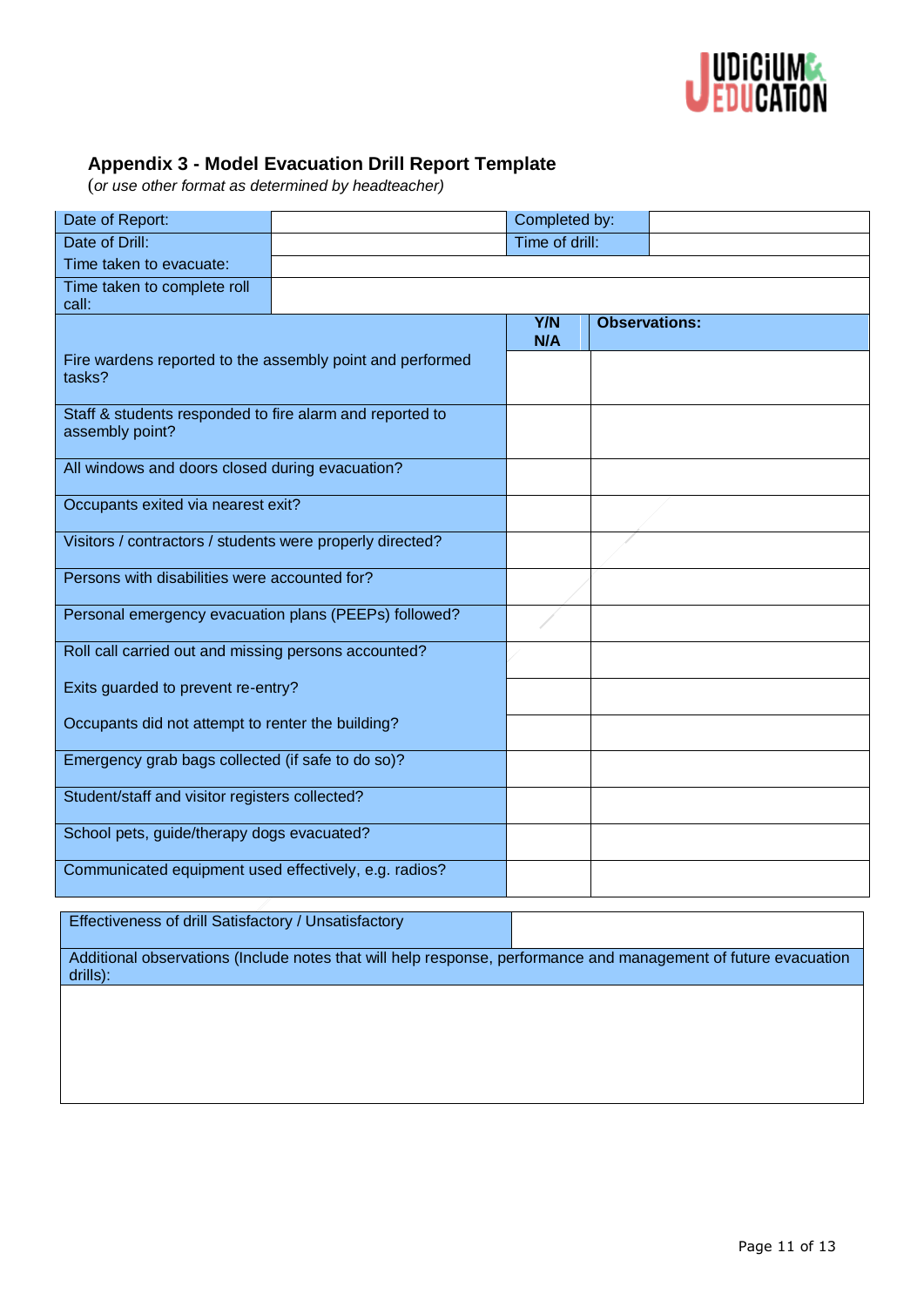

## <span id="page-11-0"></span>**Appendix 4 – Model Fire Warden List**

(*or use other format as determined by headteacher)*

| <b>Head Fire Warden:</b> |  |
|--------------------------|--|
|                          |  |
|                          |  |
|                          |  |
|                          |  |
|                          |  |
| Location:                |  |
|                          |  |
|                          |  |
|                          |  |
|                          |  |
|                          |  |
| <b>Location:</b>         |  |
|                          |  |
|                          |  |
|                          |  |
|                          |  |
|                          |  |
| Location:                |  |
|                          |  |
|                          |  |
|                          |  |
|                          |  |
|                          |  |
| Location:                |  |
|                          |  |
|                          |  |
|                          |  |
|                          |  |
|                          |  |
| Location:                |  |
|                          |  |
|                          |  |
|                          |  |
|                          |  |
|                          |  |
| Location:                |  |
|                          |  |
|                          |  |
|                          |  |
|                          |  |
|                          |  |
| Location:                |  |
|                          |  |
|                          |  |
|                          |  |
|                          |  |
|                          |  |
| Location:                |  |
|                          |  |
|                          |  |
|                          |  |
|                          |  |
|                          |  |
| Location:                |  |
|                          |  |
|                          |  |
|                          |  |
|                          |  |
|                          |  |